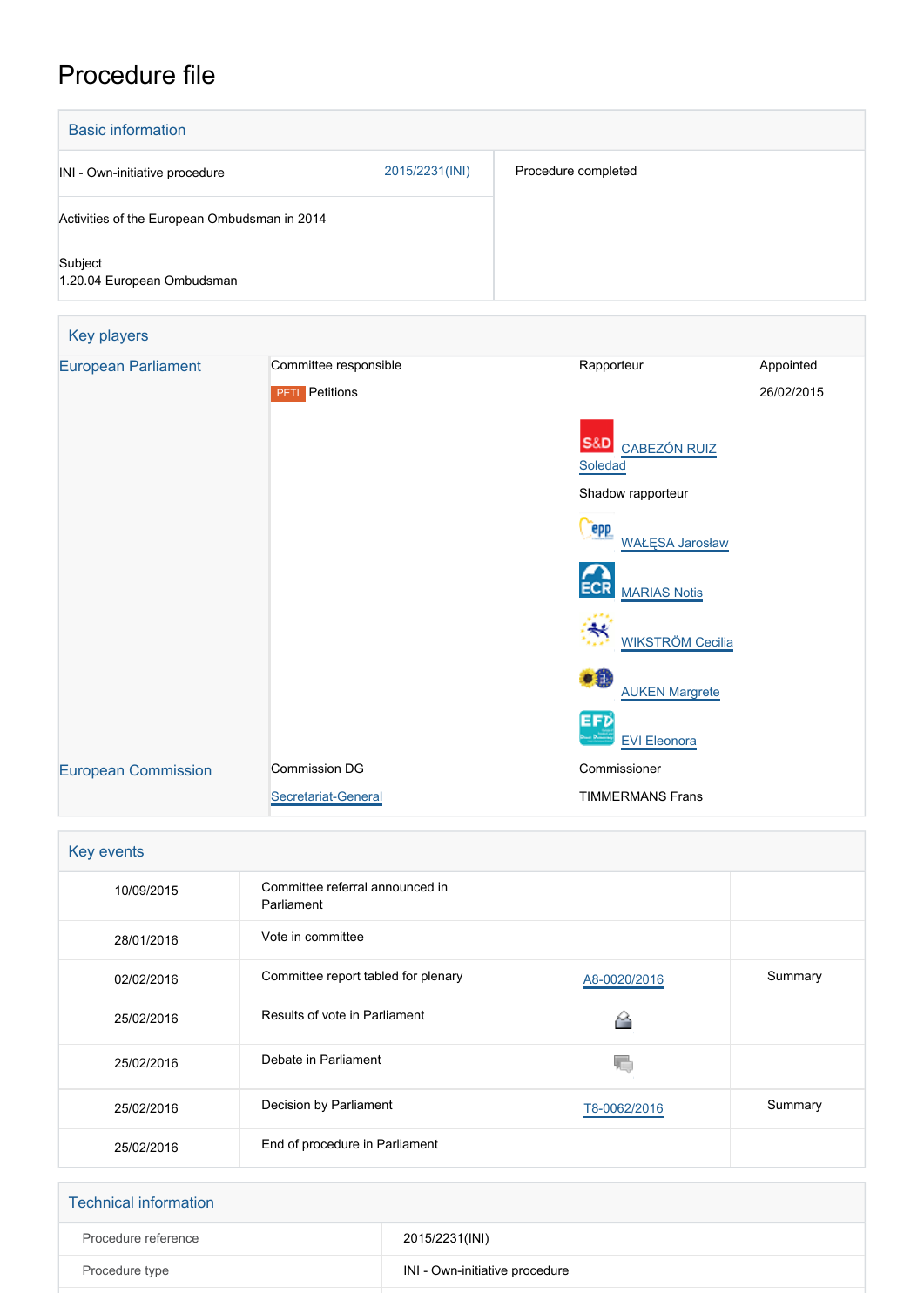| Procedure subtype          | Annual report                                             |
|----------------------------|-----------------------------------------------------------|
| Legal basis                | Rules of Procedure EP 232-p1-a2; Rules of Procedure EP 54 |
| Other legal basis          | Rules of Procedure EP 159                                 |
| Stage reached in procedure | Procedure completed                                       |
| Committee dossier          | PETI/8/04391                                              |

| Documentation gateway                               |              |            |     |         |  |  |
|-----------------------------------------------------|--------------|------------|-----|---------|--|--|
| Committee draft report                              | PE567.774    | 07/10/2015 | EP  |         |  |  |
| Amendments tabled in committee                      | PE567.775    | 10/11/2015 | EP  |         |  |  |
| Committee report tabled for plenary, single reading | A8-0020/2016 | 02/02/2016 | EP  | Summary |  |  |
| Text adopted by Parliament, single reading          | T8-0062/2016 | 25/02/2016 | EP  | Summary |  |  |
| Commission response to text adopted in plenary      | SP(2016)269  | 22/06/2016 | EC. |         |  |  |

## Activities of the European Ombudsman in 2014

The Committee on Petitions adopted the report by Soledad CABEZÓN RUIZ (S&D, ES) on the annual report on the activities of the European Ombudsman in 2014.

It recalled that Emily OReilly was re-elected European Ombudsman by Parliament at its plenary session in Strasbourg on 16 December 2014 and that the main priority of the European Ombudsman is to ensure that citizens' rights are fully respected and the right to good administration reflects the highest standards as expected of the institutions, bodies, offices and agencies of the Union.

Members approved the annual report for 2014 presented by the European Ombudsman and fully supported the fact that the Ombudsman is making greater use of the power to open strategic investigations on her own initiative. Members also welcomed the adoption of the new five-year strategy Towards 2019, which introduces a more strategic approach to tackling systemic issues and promoting good administration.

Investigations: Members welcomed the inquiries initiated by the Ombudsman in 2014, in which the following key topics may be identified:

- transparency within the EU institutions,
- transparency in lobbying and clinical trials,
- fundamental rights,
- ethical issues,
- participation of citizens in EU decision-making,
- EU-funded projects and programmes and EU competition policy.

The report recalled that, over the years, 20-30 % of complaints have concerned transparency and that the most common transparency issues raised are the institutions refusal to grant access to documents and/or information. Members considered that openness and access to documents are an essential part of the system of institutional checks and balances. They support any initiative by the Commission and the other EU institutions to ensure fair, swift and simple access for all to EU documentation. There is still much room for improvement in the field of transparency on the part of the Commission, particularly concerning the availability, in terms of quantity and quality, of the information provided to individual citizens and civil society organisations upon their request to access to documents. They invited the Ombudsman to conduct an investigation on these matters.

Members also welcomed the Ombudsmans investigations into "revolving door" cases concerning high-ranking EU officials called on it to prevent conflicts of interest at any level of the EU's institutions.

Concerning the lack of transparency in the TTIP negotiations, Members welcomed the progress in openness in the ongoing TTIP negotiations following the Ombudsmans inquiries into transparency in these talks. They noted that the Council has since published the directives the EU is using to negotiate the TTIP.

Lobbying: Members wondered whether the long delays in the decision-making of some legislative initiatives in the Council (such as the horizontal anti-discrimination directive) do not fall within the category of maladministration, since they create a lot of frustration on the concerned citizens towards the EU institutions. They urged the Council, and particularly the blocking minorities therein, to take the steps necessary to address these unbearable situations. They welcomed the Ombudsman's increased and necessary focus on transparency in lobbying activities, and her work towards a mandatory Transparency Register, to ensure that citizens may know who is trying to influence EU decision makers. In this regard, Members welcomed her inquiry into the composition and transparency of expert groups at the Commission.

The report noted that more than 7000 institutions have voluntarily registered in the Transparency Register, reflecting the variety of public and private stakeholders that the European institutions are working with. They welcomed that the Register should include information on the human and financial resources available to lobby organisations, in greater compliance with existing rules and provisions on openness and good governance in the EU institutions. They continued to urge the Commission to deliver full transparency on the members and meetings of all expert groups, technology platforms and agencies.

Clinical trials: Members noted that the Ombudsman in 2014 played a key role in the area of clinical trials data transparency by helping to shape the proactive transparency policy of the European Medicines Agency (EMA). They noted that the EMA decided to publish proactively its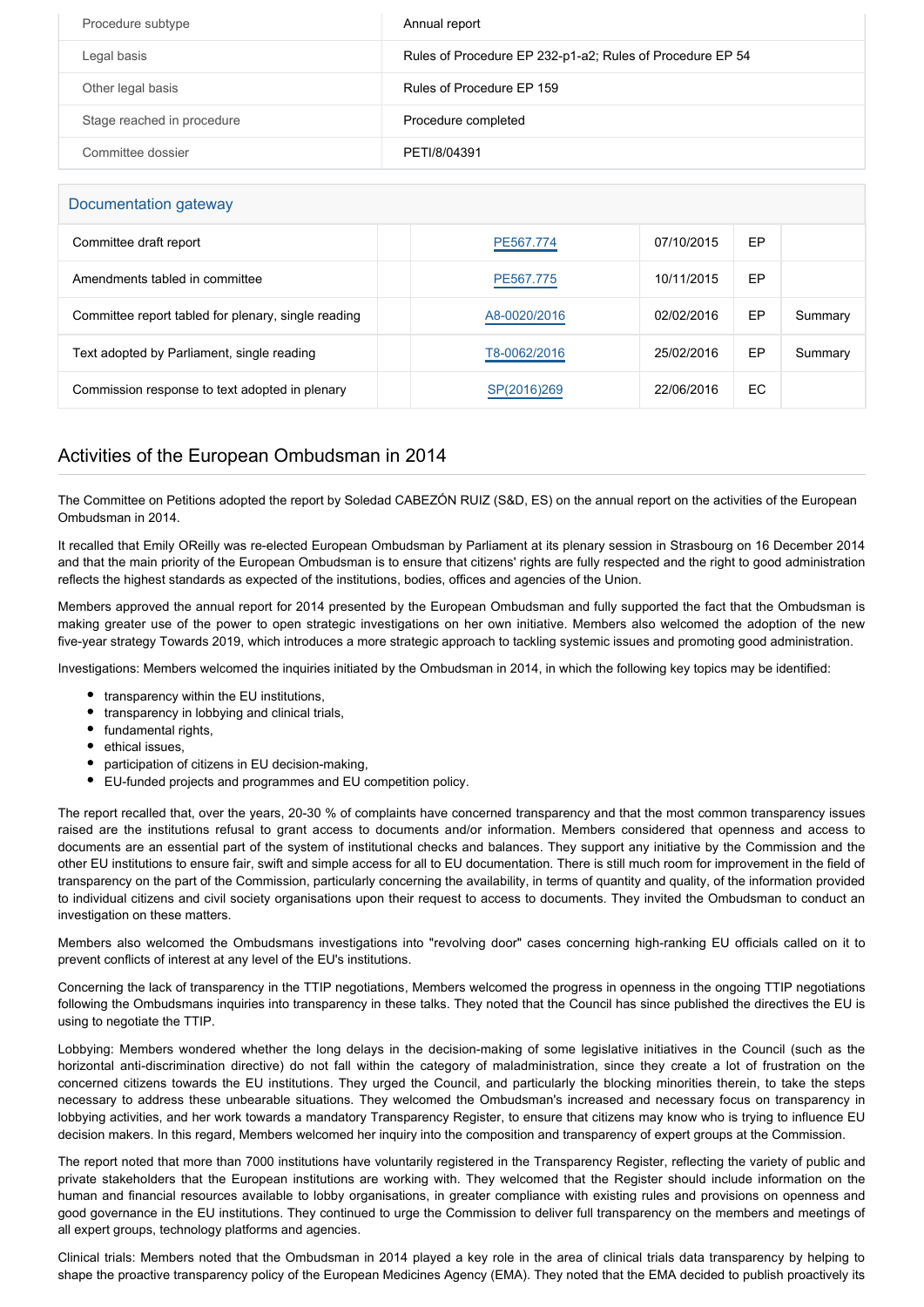clinical study reports. They welcomed the new EU Clinical Trials Regulation, which requires that information on clinical trials be made available.

At the same time, Members called on the Member States to be more diligent in their mandatory collaboration with the Ombudsman.

Malfunctioning of the institutions: Members highlighted various malfunctions brought to light by the Ombudsman investigations: (i) the protection of fundamental rights in all cases of implementation of the EU's cohesion policy; (ii) lack of transparency as regards Horizon 2020 and its budget of nearly EUR 80 000 million; (iii) Frontex to ensure respect for the welfare of returnees during return flights.

In addition, Members welcomed the Ombudsman's investigation into whether the EU institutions are living up to their obligation of introducing internal whistleblowing rules.

Members are concerned about at the persisting 20 % non-compliance rate. They are aware that the Ombudsmans suggestions are not legally binding and urged the institutions, bodies and agencies to react promptly, effectively and responsibly to the Ombudsman's critical remarks and draft recommendations.

European Network of Ombudsmen: Members encouraged the Ombudsman to continue to promote the European Network of Ombudsmen with a view to informing EU citizens in a better way about the allocation of responsibilities between the European Ombudsman, national and regional ombudsmen and Parliaments Committee on Petitions. They called on its Committee on Petitions to be a more active member of the Network and to reinforce its collaboration with the Network on common policies which fall within the field of activities of the European Union. They agreed with the Ombudsman that the EU institutions should ensure that their services are accessible to persons with disabilities and that such persons have access to information and means of communication.

Lastly, Members called for the annual budget of the Office of the Ombudsman to be increased.

## Activities of the European Ombudsman in 2014

The European Parliament adopted by 526 votes to 46, with 55 abstentions, a resolution on the annual report on the activities of the European Ombudsman in 2014.

Parliament recalled that Emily OReilly was re-elected European Ombudsman by Parliament on 16 December 2014 and that the main priority of the European Ombudsman is to ensure that citizens' rights are fully respected and the right to good administration reflects the highest standards as expected of the institutions, bodies, offices and agencies of the Union.

Parliament approved the annual report for 2014 presented by the European Ombudsman and fully supported the fact that the Ombudsman is making greater use of the power to open strategic investigations on her own initiative. It also welcomed the adoption of the new five-year strategy Towards 2019, which introduces a more strategic approach to tackling systemic issues and promoting good administration.

Investigations: Parliament welcomed the inquiries initiated by the Ombudsman in 2014, in which the following key topics may be identified:

- transparency within the EU institutions,
- $\bullet$ transparency in lobbying and clinical trials,
- fundamental rights,  $\bullet$
- ethical issues,
- participation of citizens in EU decision-making,
- EU-funded projects and programmes and EU competition policy.

The resolution recalled that, over the years, 20-30 % of complaints have concerned transparency and that the most common transparency issues raised are the institutions refusal to grant access to documents and/or information. It considered that openness and access to documents are an essential part of the system of institutional checks and balances. It supported any initiative by the Commission and the other EU institutions to ensure fair, swift and simple access for all to EU documentation.

Parliament called on the Ombudsman to investigate on the transparency issues regarding Parliaments timely access to the Commissions relevant documents on infringements and EU Pilot procedures, especially when these are related to existing petitions.

Parliament also welcomed the Ombudsmans investigations into "revolving door" cases concerning high-ranking EU officials called on it to prevent conflicts of interest at any level of the EU's institutions.

Concerning the lack of transparency in the TTIP negotiations, Parliament welcomed the progress in openness in the ongoing TTIP negotiations following the Ombudsmans inquiries into transparency in these talks. It noted that the Council has since published the directives the EU is using to negotiate the TTIP.

Lobbying: Parliament wondered whether the long delays in the decision-making of some legislative initiatives in the Council (such as the horizontal anti-discrimination directive) do not fall within the category of maladministration, since they create a lot of frustration on the concerned citizens towards the EU institutions. It urged the Council, and particularly the blocking minorities therein, to take the steps necessary to address these unbearable situations. It welcomed the Ombudsman's increased and necessary focus on transparency in lobbying activities, and her work towards a mandatory Transparency Register, to ensure that citizens may know who is trying to influence EU decision makers. In this regard, Members welcomed her inquiry into the composition and transparency of expert groups at the Commission.

The resolution noted that more than 7000 institutions have voluntarily registered in the Transparency Register, reflecting the variety of public and private stakeholders that the European institutions are working with. Members welcomed that the Register should include information on the human and financial resources available to lobby organisations, in greater compliance with existing rules and provisions on openness and good governance in the EU institutions. They continued to urge the Commission to deliver full transparency on the members and meetings of all expert groups, technology platforms and agencies.

Clinical trials: Parliament noted that the Ombudsman in 2014 played a key role in the area of clinical trials data transparency by helping to shape the proactive transparency policy of the European Medicines Agency (EMA). It noted that the EMA decided to publish proactively its clinical study reports. It welcomed the new EU Clinical Trials Regulation, which requires that information on clinical trials be made available.